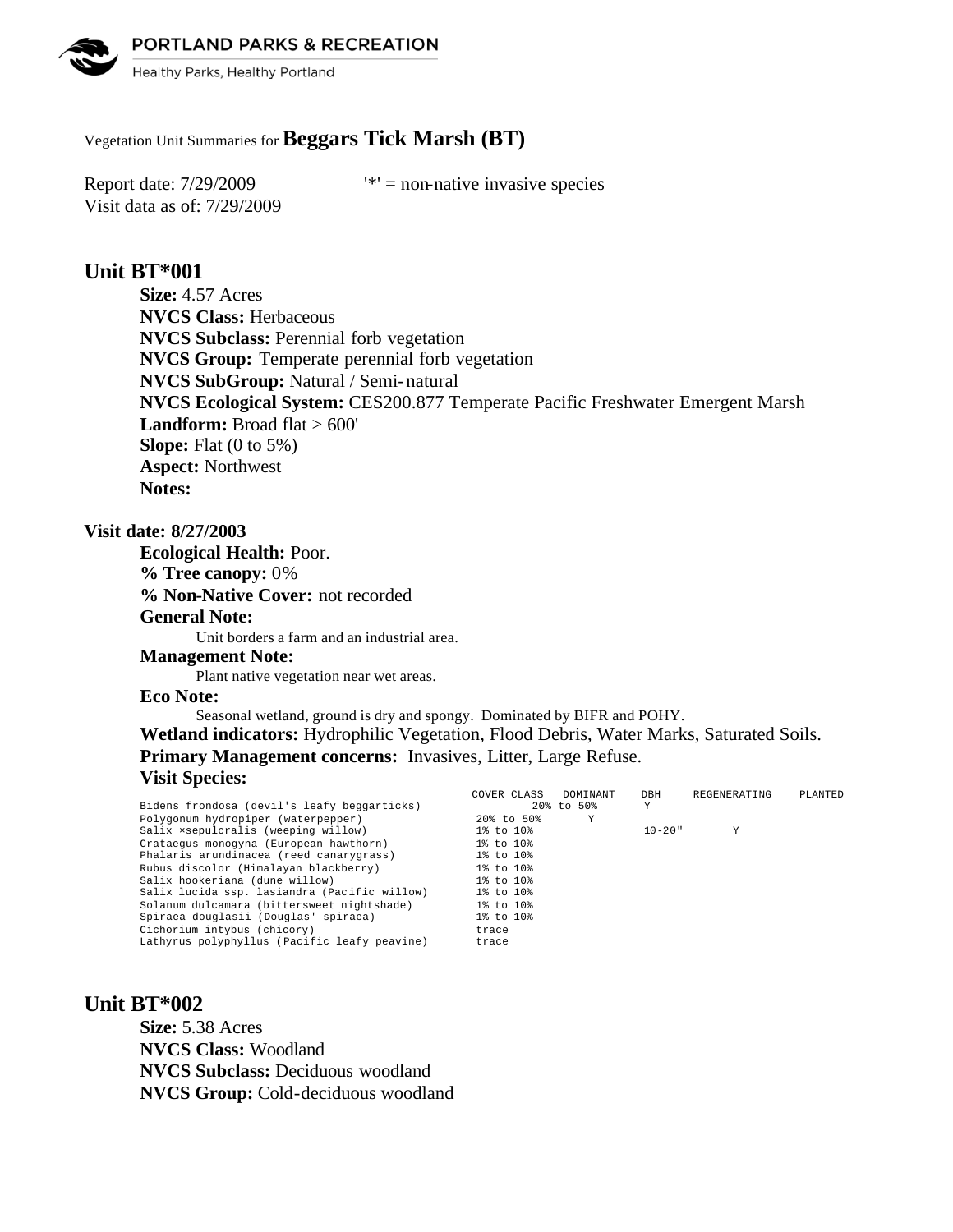**NVCS SubGroup:** Natural / Semi-natural **NVCS Ecological System:** CES204.865 North Pacific Deciduous Swamp Landform: Broad flat > 600' **Slope:** Flat (0 to 5%) **Aspect:** East **Notes:** 

### **Visit date: 8/27/2003**

**Ecological Health:** Poor. **% Tree canopy:** 30% **% Non-Native Cover:** not recorded **General Note:**

### **Management Note:**

#### **Eco Note:**

Area is seasonally wet. There is a small raised strip of compacted gravel (fill?) that runs the length of the unit. Dense Salix cover.

**Wetland indicators:** Hydrophilic Vegetation, Flood Debris, Water Marks, Saturated Soils. **Primary Management concerns:** Invasives, Litter, Large Refuse, Informal Trails. **Visit Species:** 

|                                                  | COVER CLASS | DOMINANT     | DBH       | REGENERATING | PLANTED |
|--------------------------------------------------|-------------|--------------|-----------|--------------|---------|
| Fraxinus latifolia (Oregon ash)                  | 20% to 50%  | $\mathbf{Y}$ | $5 - 10"$ |              |         |
| Bidens frondosa (devil's leafy beggarticks)      |             | 10% to 20%   | Y         |              |         |
| Salix hookeriana (dune willow)                   | 10% to 20%  |              |           |              |         |
| Salix xsepulcralis (weeping willow)              | 1% to 10%   |              | $5 - 10"$ |              |         |
| Phalaris arundinacea (reed canarygrass)          | 1% to 10%   |              |           |              |         |
| Polygonum hydropiper (waterpepper)               | 1% to 10%   |              |           |              |         |
| Rubus discolor (Himalayan blackberry)            | 1% to 10%   |              |           |              |         |
| Salix lucida ssp. lasiandra (Pacific willow)     | 1% to 10%   |              |           |              |         |
| Salix sitchensis (Sitka willow)                  | 1% to 10%   |              |           |              |         |
| Solanum dulcamara (bittersweet nightshade)       | 1% to 10%   |              |           |              |         |
| Spiraea douglasii (Douglas' spiraea)             | 1% to 10%   |              |           |              |         |
| Impatiens capensis (spotted orange touch-me-not) | trace       |              |           |              |         |

# **Unit BT\*003**

**Size:** 9.64 Acres **NVCS Class:** Shrubland **NVCS Subclass:** Deciduous shrubland **NVCS Group:** Cold-deciduous shrubland **NVCS SubGroup:** Natural / Semi-natural **NVCS Ecological System:** CES204.865 North Pacific Deciduous Swamp Landform: Broad flat > 600' **Slope:** Flat (0 to 5%) **Aspect:** South **Notes:** 

### **Visit date: 8/27/2003**

**Ecological Health:** Poor. **% Tree canopy:** 15% **% Non-Native Cover:** not recorded **General Note:** Unit's south edge runs along the Springwater trail. **Management Note:**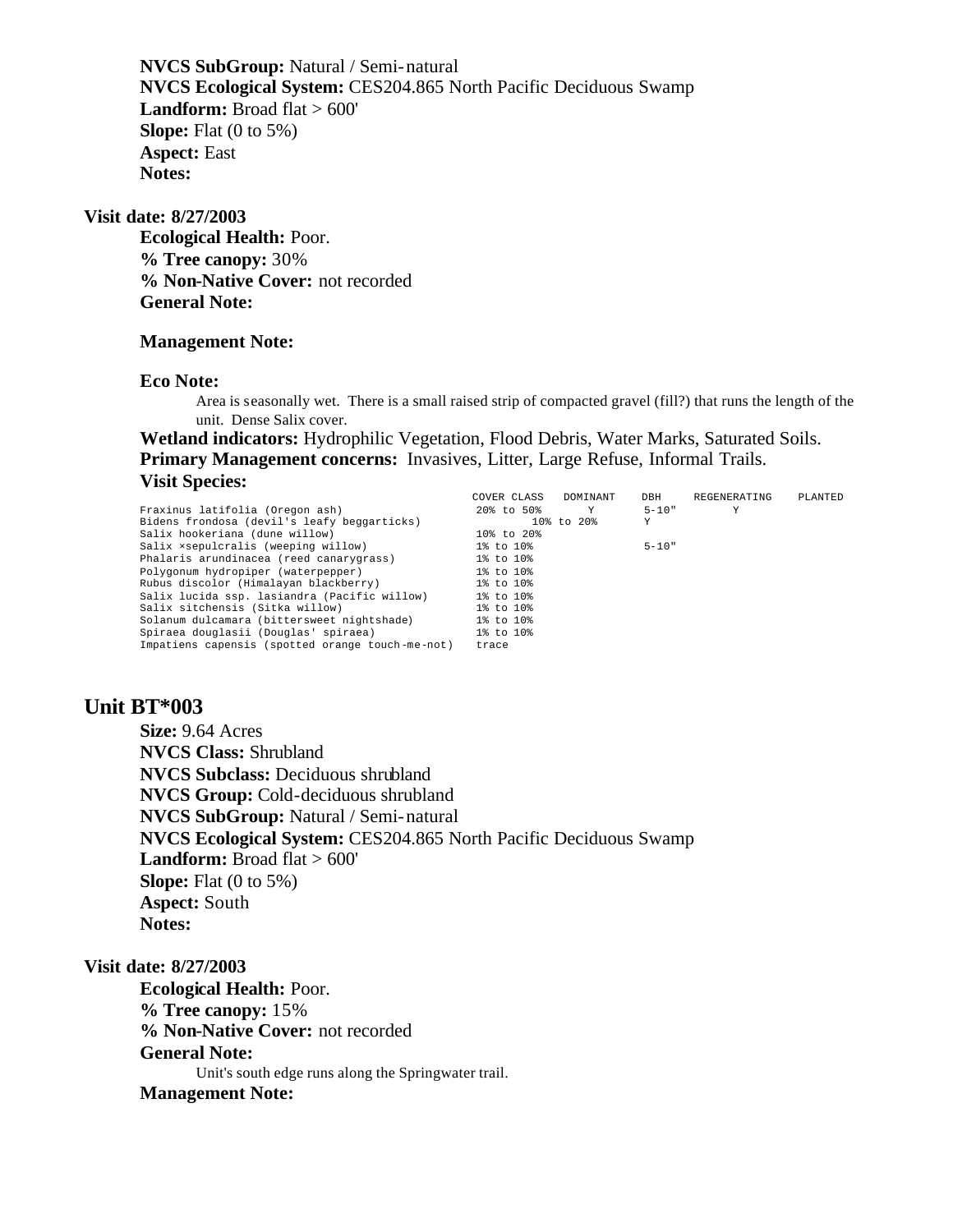Trash cleanup - could be done in a day w/ a large group of volunteers - do before rain comes. RUDI and CRMO3 are moving in from the edges.

#### **Eco Note:**

Unit is part of a seasonal wetland. Slightly upland from the marshier part of Beggar's Tick (unit \*001).

**Wetland indicators:** Hydrophilic Vegetation, Drift Lines, Flood Debris, Water Marks, Saturated Soils.

**Primary Management concerns:** Invasives, Soil Compaction, Litter, Large Refuse, Mountain Bike Impact, Informal Trails.

#### **Visit Species:**

|                                                  | COVER CLASS | DOMINANT   | DBH         | REGENERATING | PLANTED |
|--------------------------------------------------|-------------|------------|-------------|--------------|---------|
| Spiraea douglasii (Douglas' spiraea)             | 20% to 50%  | Y          |             |              |         |
| Bidens frondosa (devil's leafy beggarticks)      |             | 10% to 20% | Y           |              |         |
| Salix hookeriana (dune willow)                   | 10% to 20%  | Y          |             |              |         |
| Salix lucida ssp. lasiandra (Pacific willow)     | 10% to 20%  | Y          |             |              |         |
| Fraxinus latifolia (Oregon ash)                  | 10% to 20%  |            | $10 - 20$ " | Y            |         |
| Populus balsamifera ssp. trichocarpa (black cott | 1% to 10%   |            | $5 - 10"$   | Y            |         |
| Crataegus douglasii (Douglas' black hawthorn)    | 1% to 10%   |            |             |              |         |
| Crataequs monoqyna (European hawthorn)           | 1% to 10%   |            |             |              |         |
| Polygonum hydropiper (waterpepper)               | 1% to 10%   |            |             |              |         |
| Robinia pseudo-acacia (black locust)             | 1% to 10%   |            |             |              |         |
| Rosa gymnocarpa (dwarf wood rose)                | 1% to 10%   |            |             |              |         |
| Rosa pisocarpa (cluster wild peafruit swamp Rose | 1% to 10%   |            |             |              |         |
| Rubus discolor (Himalayan blackberry)            | 1% to 10%   |            |             |              |         |
| Salix sitchensis (Sitka willow)                  | 1% to 10%   |            |             |              |         |
| Solanum dulcamara (bittersweet nightshade)       | 1% to 10%   |            |             |              |         |
| Typha latifolia (broadleaf common cattail)       | 1% to 10%   |            |             |              |         |
| Quercus palustris (pin oak)                      | trace       |            | $0 - 5$ "   |              |         |
| Impatiens capensis (spotted orange touch-me-not) | trace       |            |             |              |         |
| Lathyrus polyphyllus (Pacific leafy peavine)     | trace       |            |             |              |         |
|                                                  |             |            |             |              |         |

## **Unit BT\*004**

**Size:** 1.2 Acres

**NVCS Class:** Shrubland

**NVCS Subclass:** Deciduous shrubland

**NVCS Group:** Cold-deciduous shrubland

**NVCS SubGroup:** Natural / Semi-natural

**NVCS Ecological System:** CES204.869 North Pacific Lowland Riparian Forest and Shrubland **Landform:** Broad flat > 600'

**Slope:** Flat (0 to 5%) **Aspect:** West

#### **Visit date: 8/27/2003**

**Ecological Health:** Severely Degraded.

# **% Tree canopy:** 10%

**% Non-Native Cover:** not recorded

#### **General Note:**

Unit consists of a large built up area of soil - possibly fill?

#### **Management Note:**

Roughly half of the unit is a RUDI2 patch that has been sprayed and cut. Continue to mitigate for RUDI2, CRMO3, and PHAR.

### **Eco Note:**

Unit functions as an upland adjacent to a seasonal wetland area. Road noise, industry, and car exhaust plentiful.

**Wetland indicators:** Hydrophilic Vegetation, Saturated Soils.

**Primary Management concerns:** Invasives, Soil Compaction, Litter, Utility Infrastructure, Hardscape Infrastructure, Stream Bank Erosion.

#### **Visit Species:**

Rubus discolor (Himalayan blackberry) 20% to 50% Y